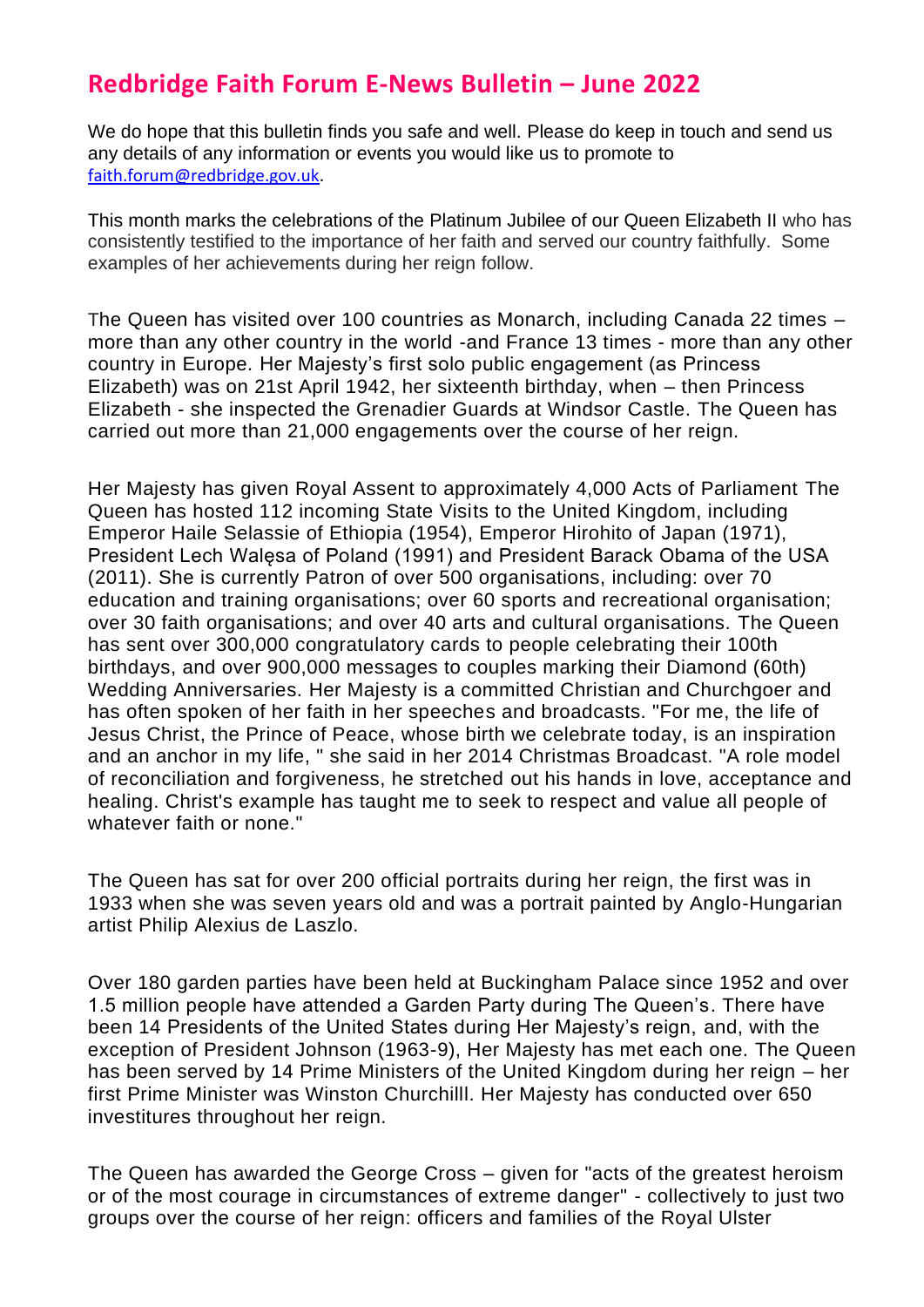Constabulary for their bravery during the Troubles in Northern Ireland and, most recently, to NHS staff for their work during the Coronavirus pandemic.

And finally, can we ever forget that as part of the London 2012 Olympics opening ceremony, secret agent James Bond escorted The Queen from Buckingham Palace to the Olympic Stadium by helicopter before they both parachuted into the event!

## **LOOKING FORWARD**

## **Tuesday 26th July at 12 noon – Network Meeting "The Cost of Living Crisis"**

Please save the date – further information will be included in our July eNews.

## **LOOKING BACK**

# **RFF AGM and Open Forum on "Youth Violence and Knife Crime" Wednesday evening, 25th May**

Redbridge Faith Forum held its Annual General Meeting at the Gardens of Peace Cemetery at Hainault. Members voted to reappoint all trustees and accepted the Annual Report and Accounts. The meeting was followed by an Open Forum

The Open Forum focussed on "Youth Violence and Knife Crime" with excellent speakers working in this field. Patrick Green, Chief Executive of Ben Kinsella Trust and Superintendent Gordon Henderson CID Lead for East Area. Mohamed Omer as Director of the Gardens of Peace also shared his experience of working closely with the Royal College of Pathologists and supporting bereaved families of knife crime victims. A full report is available on the website by clicking [here](https://redbridgefaithforum.org/public-forum-youth-violence-and-knife-crime-25th-may-2022/)

## **LOOKING FORWARD TO OTHER EVENTS**

### **Voluntary Sector Network Meeting on Microsoft Teams Wednesday 1st June 10.00-12 noon**

Topic – Volunteers Week including a demonstration on how to use RCVS new **self-serve platform**, where you can add and remove volunteering opportunities at any time.

The event will take place via **Microsoft Teams**. To book your place and or more information, contact Kay Kelleher on 020 3874 4150 or by emailing [kay@redbridgecvs.net](mailto:kay@redbridgecvs.net)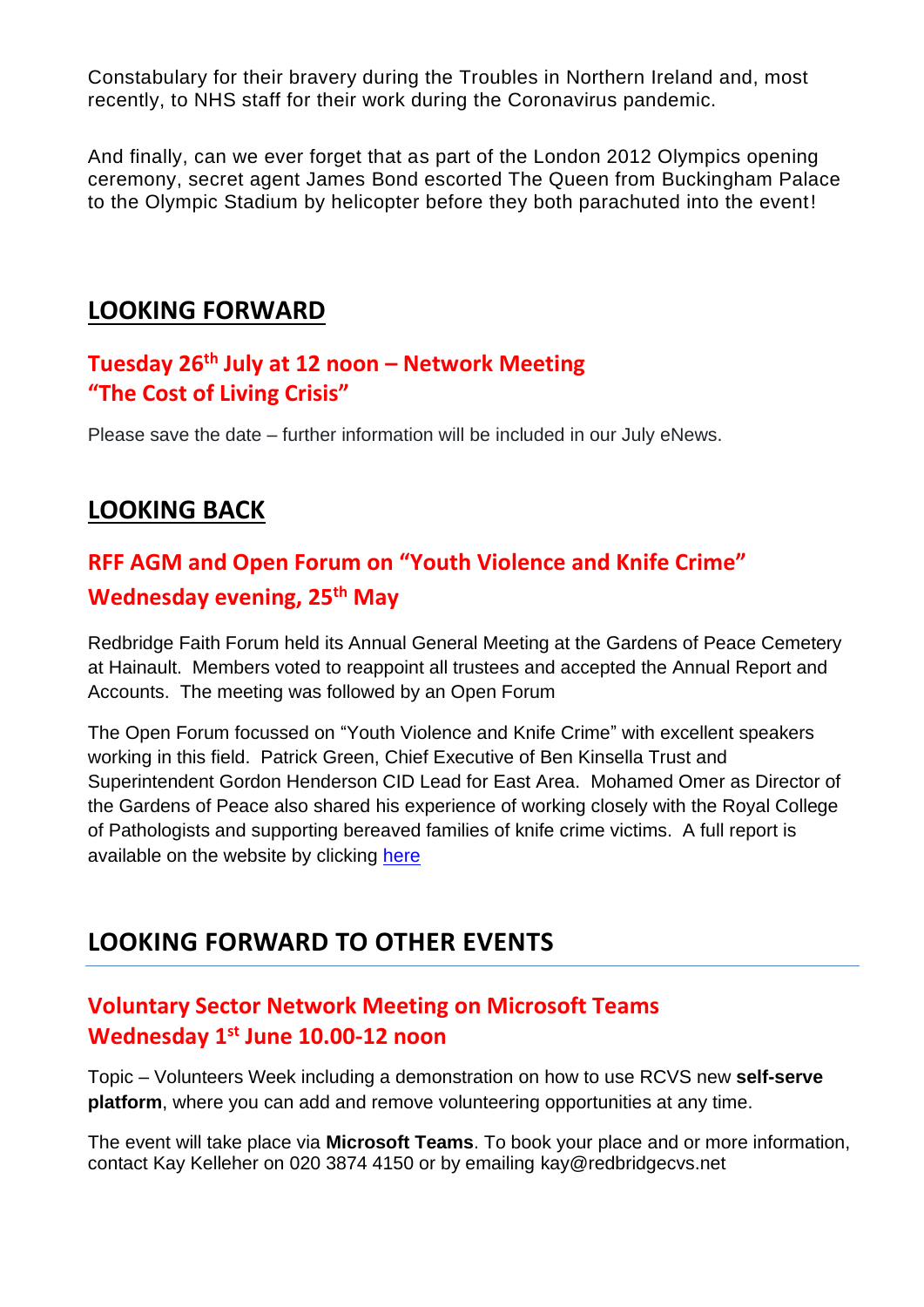### **Platinum Jubilee Summer Fun Ride in London Saturday 4 June 2022**

There are limited spaces available to join this 40 mile charity bike ride being organised by the Singh Kaur Cyclists through London. Contact Baljit on 07951689097 if you are interested.

Website [www.singhkaurcyclists.com](http://www.singhkaurcyclists.com/)

## **Jubilee Community Street Party – Ashurst Drive Baptist Church, IG2 6QH Sunday 5th June 2-6pm**

The local community are invited to attend this celebration including food, games and other activities. If you wish to bring food to share please bring store bought packaged food with ingredients listed. Location – Ashurst Drive between Headley Drive and Otley Drive – street closed to traffic.

### **Jubilee Community "Bring your own lunch" All Saints Church, IG8 ONH Sunday 5th June**

Following a short family service at 11.15 am the church is hosting a "bring your own lunch" community event and an afternoon of fun family activities with the opportunity to watch the BBC coverage of the Platinum Pageant in the afternoon also.

## **Ilford Historical Society, Central Library, 1st Floor Studio 2 Monday 6th June 7.30-9 pm**

This includes a talk entitled "The Way We Were 1952-2022" and a discussion. (Open to non-members £3).

## **Space Studio Sound Installation (Rear of Town Hall) 28 May – 30 September 2022 Free and Open to All – Wed 11am-5pm Saturday 11am-3pm**

*"We walked in Ilford with people who were local and not so local. We tried to listen and to see. We attempted to create songs together. Later, we gathered to impersonate animals and different living beings. The soundscape of an imagined nature." –* Lina Lapelytė

Step into a forest of sound with an immersive installation by the award-winning artist Lina Lapelytė, premiering at SPACE Ilford this summer. A multitude of speakers hang from the gallery's domed ceiling, inviting audiences to immerse themselves in a soundscape that explores the broken relationships between human beings and the natural world around us. These relationships are translated as homophonic interpretations of nature's echoes crafted by the human voice.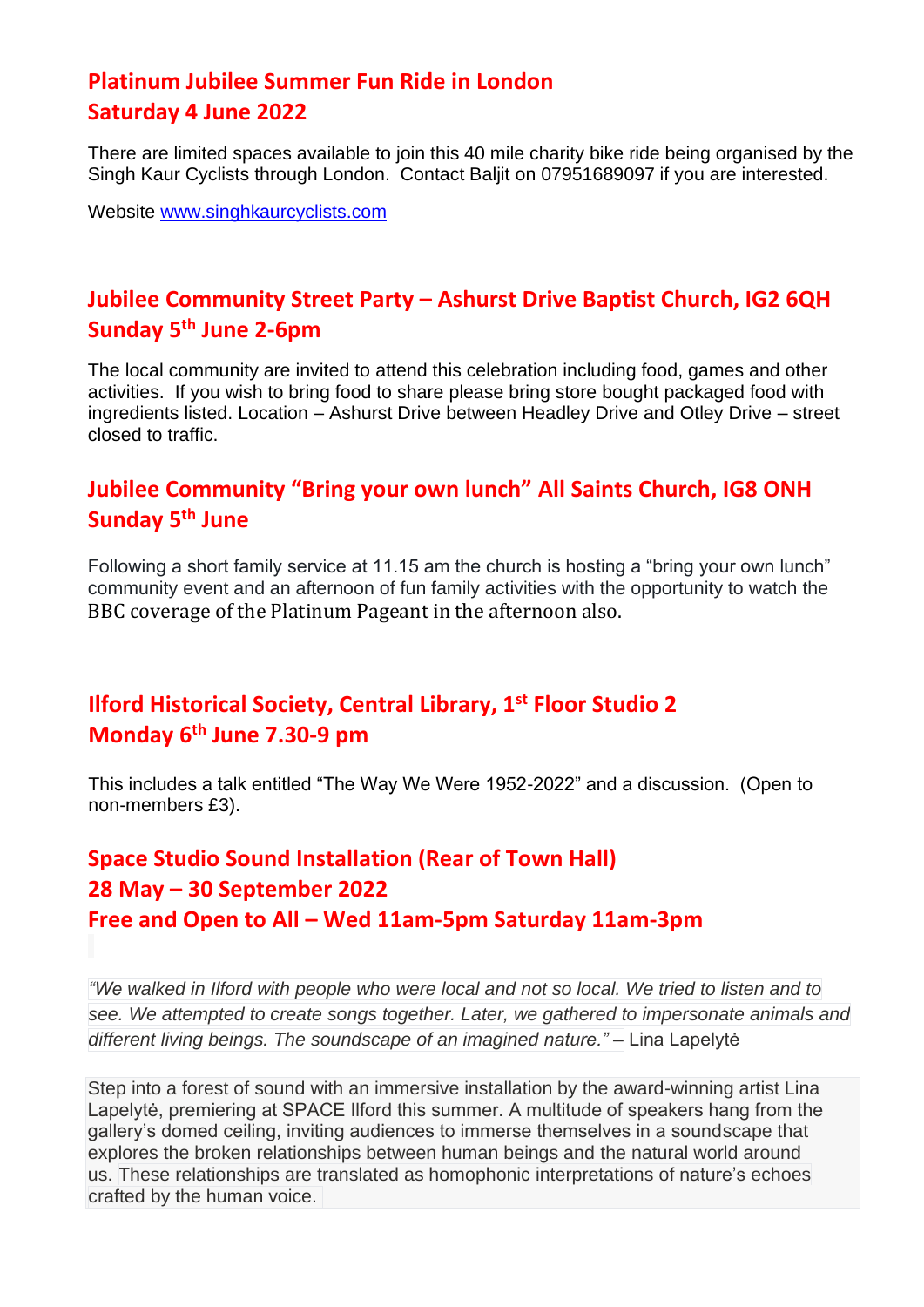# **World Music Day at Forest Farm Peace Garden Sunday 26 June, 12pm to 4:30pm**

Venue: Forest Farm Allotments, end of Hazelbrouck Gardens, Hainault IG6 2XL

Website: [www.forestfarmpeacegarden.org](https://protect-eu.mimecast.com/s/HE5XCz72ZHmQE8NhBNB43?domain=forestfarmpeacegarden.org)

Enjoy a relaxing, family-friendly day in nature with live music, talks and workshops, children's activities, therapies, craft & info stalls, food, cake and community. Free entry, donations are welcome.

Facebook event: [https://www.facebook.com/events/343083237845851](https://protect-eu.mimecast.com/s/o0VuCrmQOCDP7w3Szgrla?domain=facebook.com)

## **FUNDING OPPORTUNITY**

### **London Hearts Funding Towards Defibrillators**

Recent tragic Cardiac Arrest events has highlighted the fact that Cardiac Arrest can happen to ANYONE of any age, ANYTIME, ANYWHERE!

If an adult or a child goes into cardiac arrest, without a defibrillator, there is only a 7% chance of survival. If a defibrillator is on the patient within the first 3-5 minutes, the chances of survival is over 70%.

London Hearts has launched an initiative to assist you in obtaining this life-saving equipment. We are currently offering a £300 grant towards the cost of every Defibrillator we supply to across the UK.

With every Defibrillator we supply we provide free online training.

In order to proceed in obtaining a Defibrillator simply complete our short online application to receive a quote via the following link: [https://londonhearts.org/apply-for-a-defib](https://protect-eu.mimecast.com/s/vFTyCwKYWiR1ZkOhVEc8c?domain=londonhearts.org)

If you have any queries or wish to discuss obtaining a Defibrillator please contact Tia,Development Officer on 02070432493 or by email reply to[: tia@londonhearts.org](mailto:tia@londonhearts.org)

## **OPPORTUNITIES FOR ENGAGEMENT & CONSULTATIONS**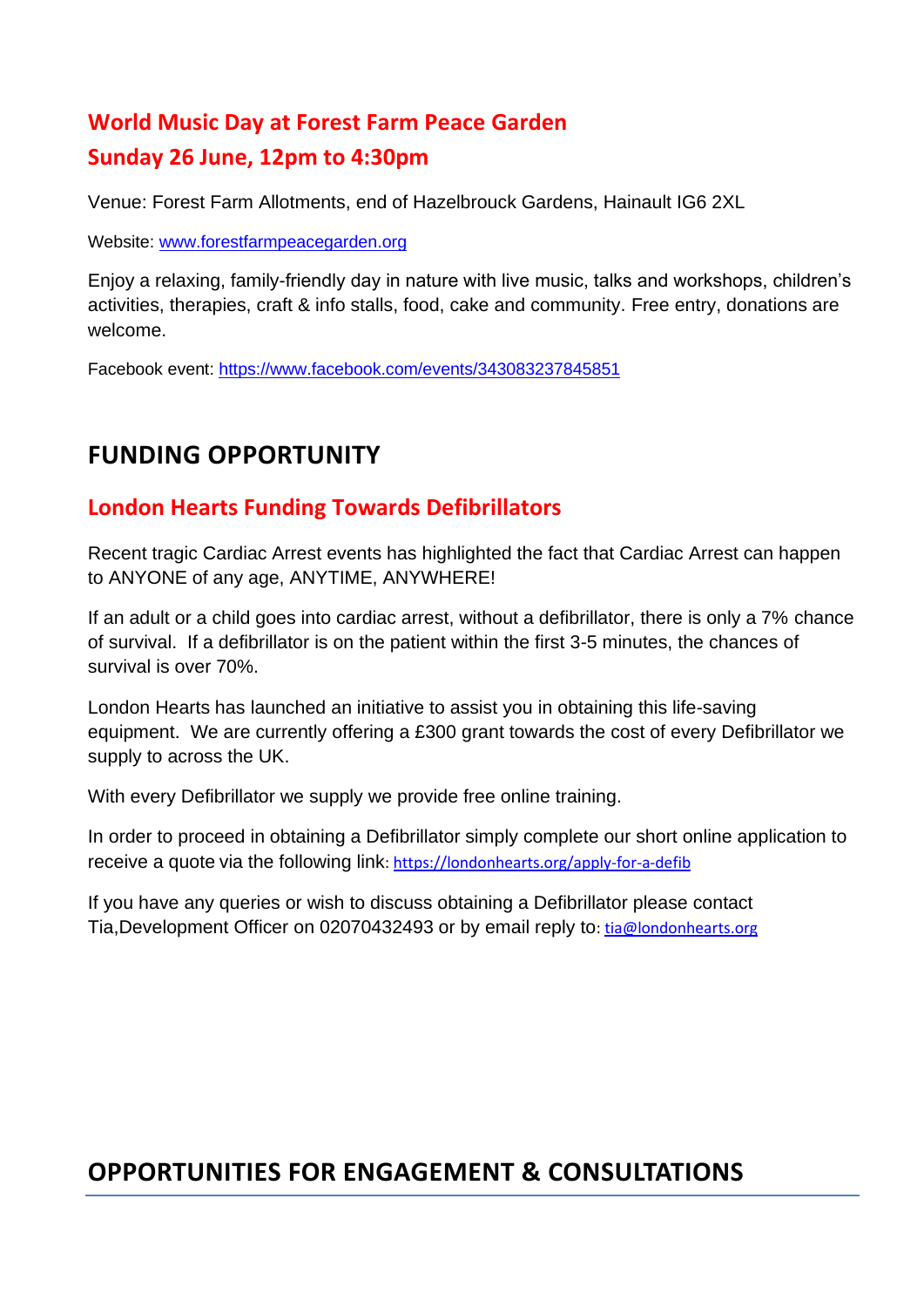## **An invitation from the Greater London Authority's Engagement Team.**

We would like to invite you to help shape and be part of a new network, the **London Engagement Collaborative (LEC)**.

#### **What is the London Engagement Collaborative (LEC)?**

The LEC is a pan-London, cross-sector group for anyone interested in working together to involve communities in the work to make London a safer, greener, and more prosperous city for all Londoners.

It will be run through a partnership between the GLA's Community Engagement Team, [International Futures Forum,](https://protect-eu.mimecast.com/s/c2XxCpkOMhxJORkhD3tuX?domain=internationalfuturesforum.com) [Koreo,](https://protect-eu.mimecast.com/s/knlSCqlPNF7xkMBUQQ2Zo?domain=koreo.co) and [Migrants in Culture.](https://protect-eu.mimecast.com/s/H-w1CrmQOCDznBMiypK3_?domain=migrantsinculture.com) We recognise that to better embed community voices in decision making, we need to have open and honest conversations about how we engage with communities across the city.

We're inviting local authorities, community and faith groups, funders, academics, and policymakers, to work with us to explore how engagement practice has changed and evolved in response to the pandemic and how it can shape London's recovery.

#### **What's involved?**

The LEC will offer creative and participatory opportunities to share learning and to test new ways of working. We're committed to creating inclusive and diverse spaces which centre the voices of those who face structural barriers to participation in decision making.

We want to ensure that we respond to the needs and priorities of participants, and we are holding a series of informal online conversations between May and June 2022 to help shape the priorities of the LEC. We're inviting you to join us to talk about:

- What are the engagement priorities for London?
- How can we work with other networks and spaces that are having similar conversations?

#### **How to join**

If you would like to find out more and/or would like to be involved, please Complete this short form [https://forms.gle/ynZJ4bHWJZFx7xYW9](https://protect-eu.mimecast.com/s/Bs36CojNLFK1Py9i1jBRd?domain=forms.gle) and/or contact [Aklima.Begum@London.gov.uk](mailto:Aklima.Begum@London.gov.uk) or [Deirdre.McGrath@London.gov.uk.](mailto:Deirdre.McGrath@London.gov.uk)?

#### **HAVE YOUR SAY**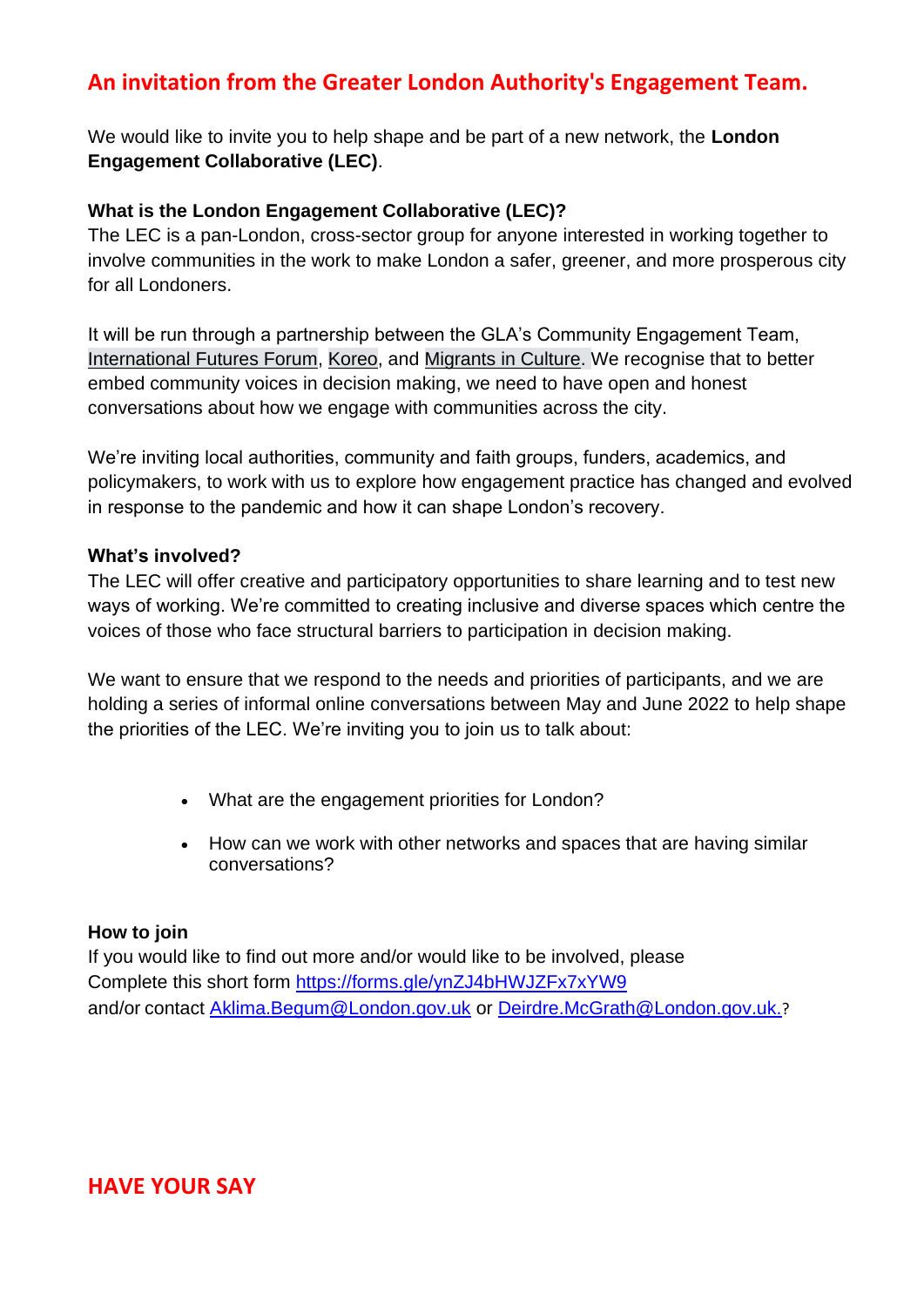# **Consultation on Proposals to expand the Ultra Low Emission Zone to all London Boroughs**

The Mayor of London is proposing to extend the Ultra Low Emission Zone on 29 August 2023 to all London Boroughs (including Redbridge). This would mean that drivers of noncompliant vehicles (diesel fuelled vehicles and some older petrol fuelled models) would have to pay a daily charge of £12.50 to drive within the zone thus not only affecting residents of the borough but also friends and family driving into Redbridge from outside outside London if they drive a non ULEZ compliant vehicle..

Proposals are also being made to change the penalty charge level for non-payment of the daily ULEZ and Congestion Charge from £160 to £180, remove the £10 per vehicle annual Auto Pay registration fee for the Congestion Charge, ULEZ and Low Emission Zone, and make changes to the Mayor's Transport Strategy

The consultation is open until 29 July – there is an online survey but you do have to register with the Have Your Say platform to participate  $-$  to take the survey [click here](https://haveyoursay.tfl.gov.uk/cleanair/survey_tools/cleanair-survey)

This is a link to the report [click here](https://ehq-production-europe.s3.eu-west-1.amazonaws.com/39bc28e1df271326c400b28ec7622683a9582672/original/1652957227/eaa52618f8dad9eef453e6e5ea5d3be5_Our_proposals_to_help_improve_air_quality_tackle_the_climate_emergency_and_reduce_congestion_by_expanding_the_ULEZ_London-wide_and_other_measures.pdf?X-Amz-Algorithm=AWS4-HMAC-SHA256&X-Amz-Credential=AKIAIBJCUKKD4ZO4WUUA%2F20220525%2Feu-west-1%2Fs3%2Faws4_request&X-Amz-Date=20220525T093221Z&X-Amz-Expires=300&X-Amz-SignedHeaders=host&X-Amz-Signature=3a7e768fa6e2017040e4a0ed8f44fa77add816c2e419b5c8174122422b62f083) which also mentions the possibility of introducing road user charging as early as 2030 in London as next steps.

If you prefer not to complete the survey, TFL requests you to submit your response to us in writing to [cleanairyourview@tfl.gov.uk\(External](mailto:cleanairyourview@tfl.gov.uk) [link\)](mailto:cleanairyourview@tfl.gov.uk) or FREEPOST TFL HAVE YOUR SAY (no stamp required). You can also phone this number 0343 222 1155 to leave your feedback or ask a question about our proposals.

# **PLEASE SHARE HOW YOUR FAITH COMMUNITY CONTRIBUTED TO THE COVID EFFORT:-**

#### **Spurgeon's College launches campaign to record faith groups' contributions to the COVID effort for future generations**

Spurgeon's College, a leading theological institution, has launched its #FaithInCommunity campaign to reflect on and record the contributions of the faith community during the COVID-19 crisis. The campaign seeks to collate these contributions which will be submitted to the British Library as an official record creating a piece of history for future generations.

From food bank support to community leadership and volunteering, faith organisations and groups across the country have provided much needed support to their local areas throughout the crisis. This campaign calls on faith organisations to share these efforts using an [online form](https://faithincommunity.org.uk/faithincommunity-record/) hosted by Spurgeon's College.

The campaign forms an exciting opportunity for the faith community to come together to document the valuable contributions made during the crisis for future generations to remember and reflect on.

The campaign is supported by partners from across the country and different faiths – including the Faith and Society APPG, the Baptist Union, Leo Baeck College and the Islamic Medical Association – and